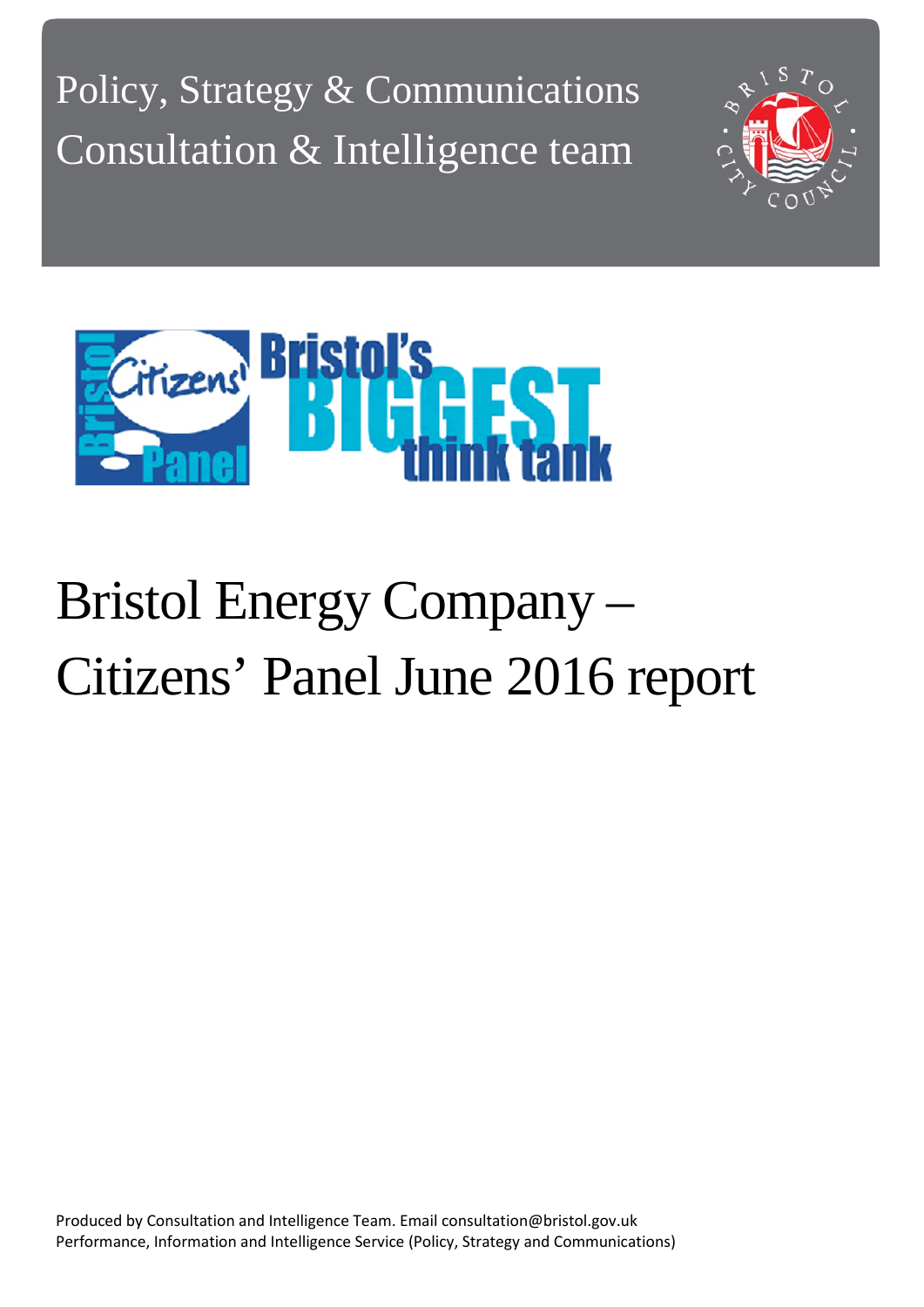# **Contents**

| 2. If you use the same company for gas and electricity supply please indicate which one below: 5                   |  |
|--------------------------------------------------------------------------------------------------------------------|--|
| 3. If you use different companies for gas and electricity, which company do you use for gas supply? 6              |  |
| 4. If you use different companies for gas and electricity, which company do you use for electricity supply? 7      |  |
|                                                                                                                    |  |
| 6. Which of the following statements have or would encourage you to consider switching your energy supply to       |  |
| 7. Please rank the following products and services that you would be most interested in from Bristol Energy (1-7   |  |
| 8. Please rank which would be the most likely factors to stop you from switching to Bristol Energy (1-6 where 1 is |  |
| 9. Thinking about the last couple of months, in which, if any, of the following places have you seen/heard any     |  |
|                                                                                                                    |  |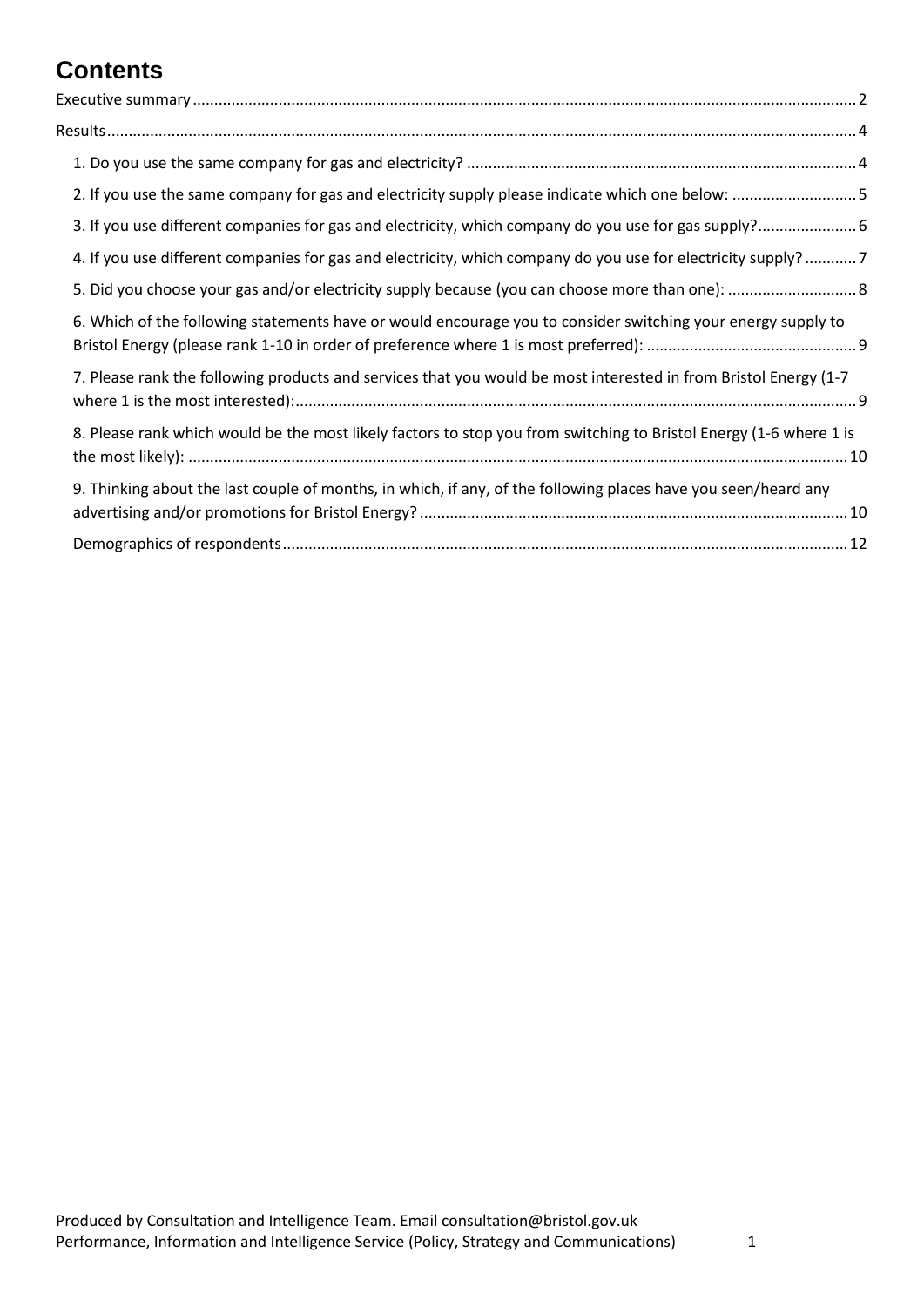# **Bristol Energy Company – Citizens' Panel June 2016 report**

The June 2016 Citizens Panel questionnaire was sent to 2013 Citizens' Panel members. In total 709 people responded, a 35% response.

### <span id="page-2-0"></span>**Executive summary**

- **Do you use the same company for gas and electricity?**
	- $Yes 82%$
	- $No 14%$
- **If you use the same company for gas and electricity supply please indicate which one below:**
	- British Gas 74%
	- $\bullet$  EDF 7%
	- E.On Energy 7%
	- npower  $-4\%$
	- Scottish Power 1%
	- $\bullet$  SSE 1%
- **If you use different companies for gas and electricity, which company do you use for gas supply?**
	- British Gas 23%
	- $\bullet$  EDF 17%
	- $\bullet$  E.On Energy 12%
	- npower  $-8\%$
	- Ovo Energy 6%
- **If you use different companies for gas and electricity, which company do you use for electricity supply?**
	- $\bullet$  EDF 65%
	- E.On Energy 7%
	- Npower  $6\%$
	- Ecotricity  $-6%$
	- British Gas 3%
- **Did you choose your gas and/or electricity supply because:**
	- They had cheaper prices  $-27%$
	- Can't remember 15%
	- My family has always been a customer 14%
	- They had a special offer on price 12%
	- They were highlighted on a price comparison website 11%
- **Which of the following statements have or would encourage you to consider switching your energy supply to Bristol Energy?**
	- #1 Straightforward, fairly priced tariffs
	- $\bullet$  #2 Reinvesting in the community
	- #3 Supporting community renewable energy
	- #4 Great customer service for everyone
	- #5 A force for social good, tackling fuel poverty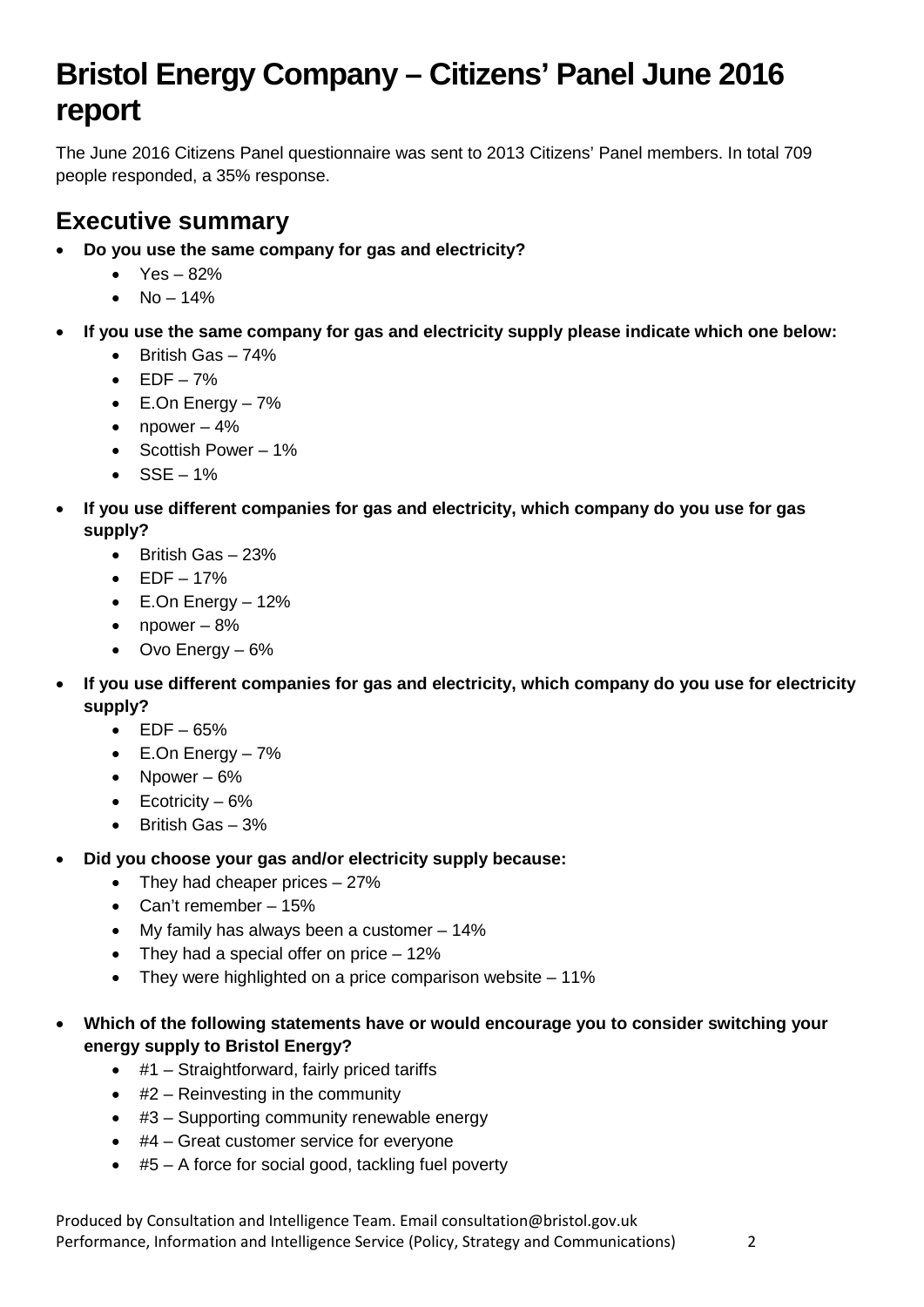- **Please rank the following products and services that you would be most interested in from Bristol Energy:**
	- $\cdot$  #1 100% renewable energy
	- #2 Special prices to help people in fuel poverty
	- #3 Community funds that are invested in local community projects
	- #4 Smart Pay-as-you-go
	- #5 Energy efficiency advice and services for your home or business
- **Please rank which would be the most likely factors to stop you from switching to Bristol Energy**
	- #1 Not saving you money on your bills
	- #2 Uncertainty on how the profits will benefit local services
	- #3 Lack of reputation as a new company
	- #4 No tariff with 100% renewable energy
	- #5 Association with Bristol City Council
- **Thinking about the last couple of months, in which, if any, of the following places have you seen/heard any advertising and/or promotions for Bristol Energy?**
	- I have not seen any adverts and/ or promotions for Bristol Energy in the last couple of months 72%
	- Leaflets through your door 13%
	- Local newspapers 9%
	- Local radio 5%
	- Posters at Temple Meads Station 3%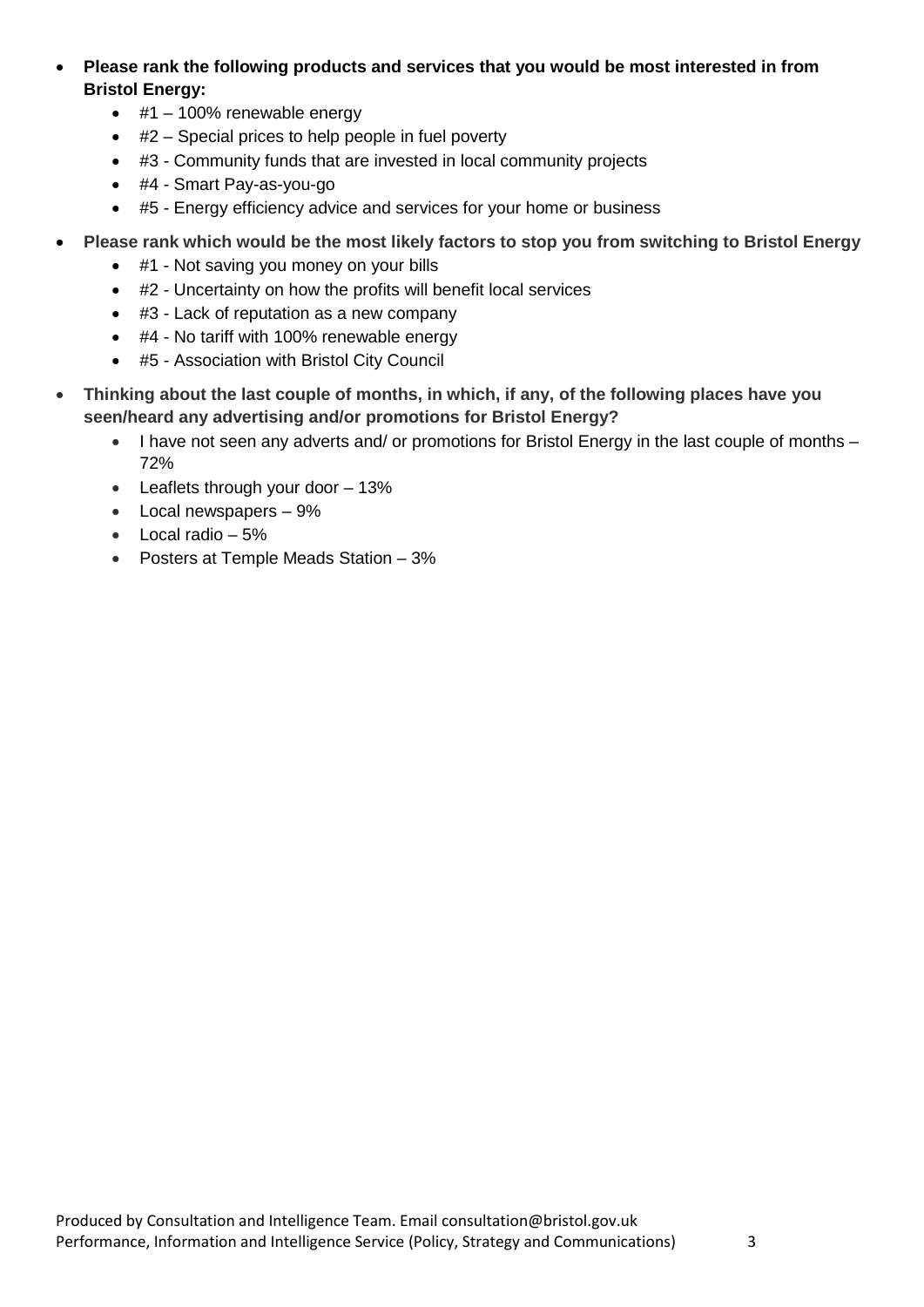## <span id="page-4-0"></span>**Results**

<span id="page-4-1"></span>

| 1. Do you use the same company for gas and electricity? |                 |                                                            |          |     |                |                                   |
|---------------------------------------------------------|-----------------|------------------------------------------------------------|----------|-----|----------------|-----------------------------------|
|                                                         |                 |                                                            |          |     | <b>Percent</b> | Response Response<br><b>Total</b> |
| Yes                                                     |                 |                                                            |          |     | 81.64%         | 569                               |
| No                                                      |                 |                                                            |          |     | 14.49%         | 101                               |
|                                                         |                 | Other (please specify):                                    |          |     | 3.87%          | 27                                |
|                                                         |                 |                                                            | answered | 697 | skipped        | 12                                |
|                                                         |                 | Other (please specify): (27)                               |          |     |                |                                   |
|                                                         | 1               | Don't know                                                 |          |     |                |                                   |
|                                                         | $\overline{2}$  | Do not have gas.                                           |          |     |                |                                   |
|                                                         | 3               | I only have electricity                                    |          |     |                |                                   |
|                                                         | 4               |                                                            |          |     |                |                                   |
|                                                         | 5               | Don't have gas.                                            |          |     |                |                                   |
|                                                         | 6               | Don't have gas                                             |          |     |                |                                   |
|                                                         | $\overline{7}$  | No gas                                                     |          |     |                |                                   |
|                                                         | 8               | do not have gas in home                                    |          |     |                |                                   |
|                                                         | 9               | There is only electricity in my property                   |          |     |                |                                   |
|                                                         | 10 <sup>°</sup> | Don't have gas                                             |          |     |                |                                   |
|                                                         | 11              | only have electic                                          |          |     |                |                                   |
|                                                         | 12 <sup>2</sup> | E D F energy & British Gas                                 |          |     |                |                                   |
|                                                         | 13              | On oil. So use one company for electricity and one for oil |          |     |                |                                   |
|                                                         | 14              | Don't know                                                 |          |     |                |                                   |
|                                                         |                 | 15 I only have electricity, so not relevant.               |          |     |                |                                   |
|                                                         |                 | 16 no gas supply                                           |          |     |                |                                   |
|                                                         | 17              | not sure                                                   |          |     |                |                                   |
|                                                         | 18              | Unsure as bills in with rent                               |          |     |                |                                   |
|                                                         | 19              | No gas                                                     |          |     |                |                                   |
|                                                         | 20              | Included in rent                                           |          |     |                |                                   |
|                                                         | 21              | Only have electricity                                      |          |     |                |                                   |
|                                                         | 22              | I don't have gas.                                          |          |     |                |                                   |
|                                                         | 23              | Don't use gas                                              |          |     |                |                                   |
|                                                         | 24              | I only have electricity                                    |          |     |                |                                   |
|                                                         | 25              | no gas                                                     |          |     |                |                                   |
|                                                         | 26              | I only need electricity                                    |          |     |                |                                   |
|                                                         | 27              | i don't have gas                                           |          |     |                |                                   |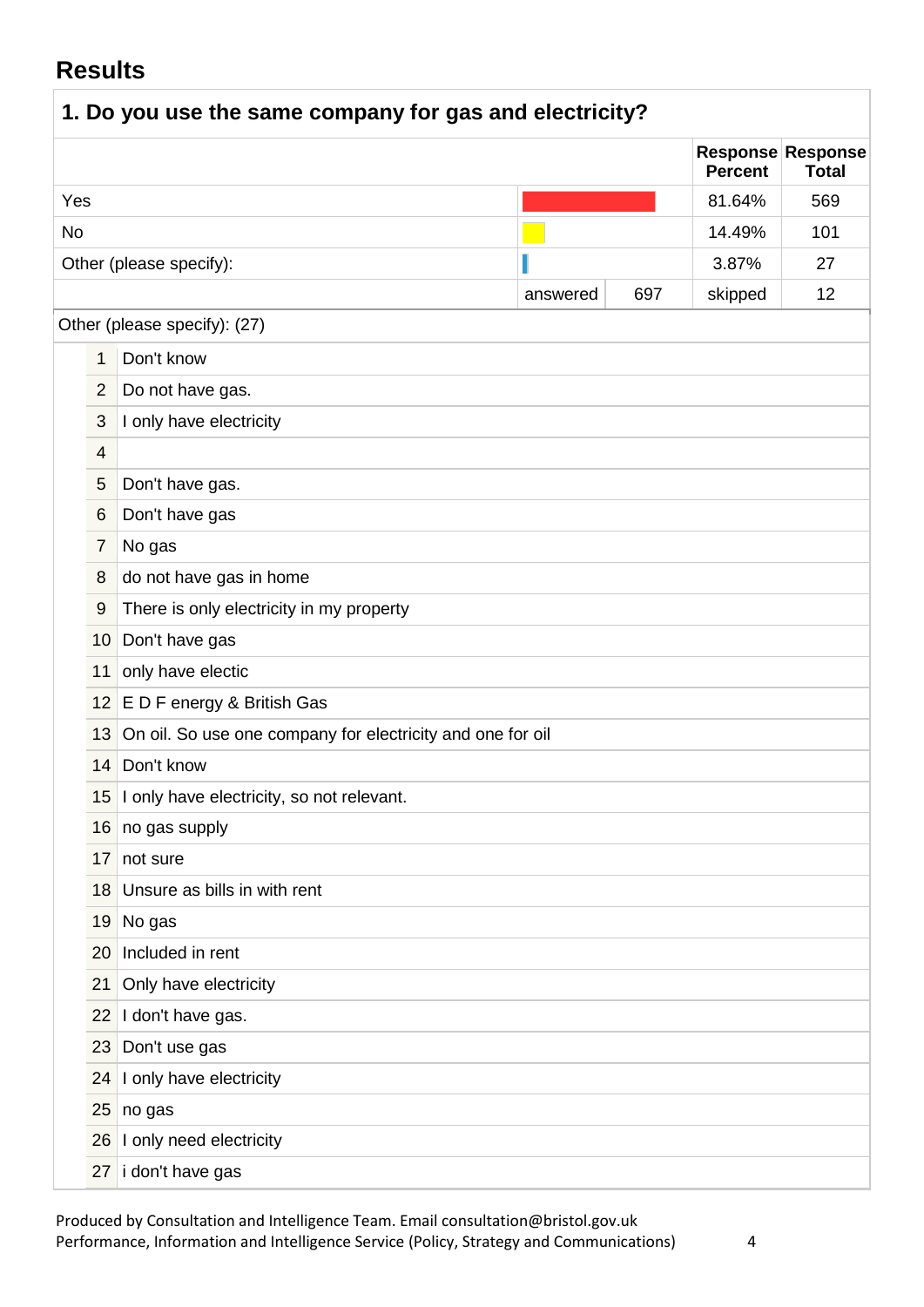#### <span id="page-5-0"></span>**2. If you use the same company for gas and electricity supply please indicate which one below:**

|                          |                          | <b>Response Percent</b> | <b>Response Total</b> |
|--------------------------|--------------------------|-------------------------|-----------------------|
| $\mathbf{1}$             | <b>British Gas</b>       | 22.59%                  | 129                   |
| $\overline{2}$           | <b>EDF</b>               | 16.64%                  | 95                    |
| 3                        | <b>E.ON Energy</b>       | 12.43%                  | 71                    |
| $\overline{\mathcal{A}}$ | npower                   | 8.23%                   | 47                    |
| 5                        | Ovo Energy               | 6.48%                   | 37                    |
| 6                        | <b>SSE</b>               | 5.78%                   | 33                    |
| $\overline{7}$           | <b>First Utility</b>     | 5.60%                   | 32                    |
| 8                        | <b>Scottish Power</b>    | 4.38%                   | 25                    |
| $\boldsymbol{9}$         | Co-operative Energy      | 2.98%                   | 17                    |
| 10                       | Good Energy              | 2.80%                   | 16                    |
| 11                       | Ecotricity               | 2.28%                   | 13                    |
| 12                       | Sainsbury's Energy       | 2.28%                   | 13                    |
| 13                       | <b>Extra Energy</b>      | 1.93%                   | 11                    |
| 14                       | <b>Bristol Energy</b>    | 1.40%                   | 8                     |
| 15                       | <b>Utility Warehouse</b> | 1.23%                   | $\overline{7}$        |
| 16                       | <b>GB Energy</b>         | 0.88%                   | 5                     |
| 17                       | <b>Flow Energy</b>       | 0.53%                   | 3                     |
| 18                       | <b>Green Star</b>        | 0.53%                   | 3                     |
| 19                       | M&S Energy               | 0.53%                   | 3                     |
| 20                       | GnEnergy                 | 0.18%                   | $\mathbf 1$           |
| 21                       | iSupply Energy           | 0.18%                   | 1                     |
| 22                       | <b>EBICO</b>             | 0.18%                   | $\mathbf 1$           |
| 23                       | <b>Better Energy</b>     | 0.00%                   | 0                     |
| 24                       | Daligas                  | 0.00%                   | $\pmb{0}$             |
| 25                       | <b>Economy Energy</b>    | 0.00%                   | $\mathbf 0$           |
| 26                       | E-UK                     | 0.00%                   | $\pmb{0}$             |
| 27                       | LoCO <sub>2</sub> Energy | 0.00%                   | $\mathbf 0$           |
| 28                       | Spark                    | 0.00%                   | $\mathbf 0$           |
| 29                       | Utilita                  | 0.00%                   | $\mathbf 0$           |
| 30                       | Zog Energy               | 0.00%                   | $\pmb{0}$             |
| 31                       | Countrywide              | 0.00%                   | $\pmb{0}$             |
| 32                       | Oink Energy              | 0.00%                   | $\mathbf 0$           |
| 33                       | <b>Woodland Trust</b>    | 0.00%                   | $\mathbf 0$           |
| answered                 | 571                      | skipped                 | 138                   |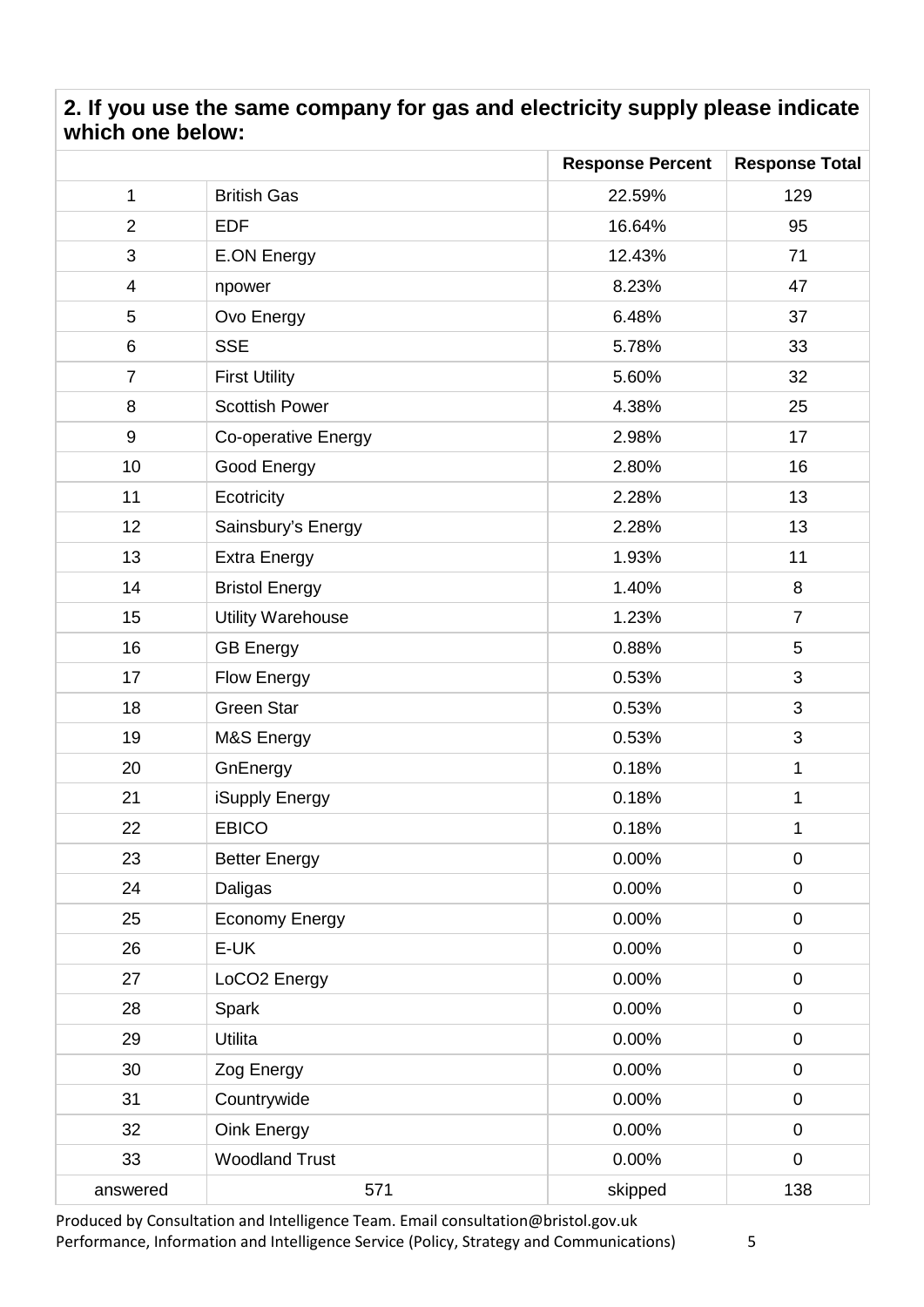### <span id="page-6-0"></span>**3. If you use different companies for gas and electricity, which company do you use for gas supply?**

|                          |                          |          |    | <b>Response</b><br><b>Percent</b> | <b>Response</b><br><b>Total</b> |
|--------------------------|--------------------------|----------|----|-----------------------------------|---------------------------------|
| 1                        | <b>British Gas</b>       |          |    | 73.61%                            | 53                              |
| $\overline{2}$           | <b>EDF</b>               |          |    | 6.94%                             | 5                               |
| 3                        | <b>E.ON Energy</b>       |          |    | 6.94%                             | 5                               |
| $\overline{\mathcal{A}}$ | npower                   |          |    | 4.17%                             | 3                               |
| 5                        | <b>Scottish Power</b>    |          |    | 1.39%                             | 1                               |
| 6                        | <b>SSE</b>               |          |    | 1.39%                             | 1                               |
| $\overline{7}$           | <b>Bristol Energy</b>    |          |    | 0.00%                             | $\mathbf 0$                     |
| 8                        | <b>First Utility</b>     |          |    | 0.00%                             | $\pmb{0}$                       |
| $\boldsymbol{9}$         | Ovo Energy               |          |    | 1.39%                             | 1                               |
| 10                       | <b>Utility Warehouse</b> |          |    | 0.00%                             | $\mathbf 0$                     |
| 11                       | Co-operative Energy      |          |    | 0.00%                             | $\mathbf 0$                     |
| 12                       | <b>Better Energy</b>     |          |    | 0.00%                             | $\mathbf 0$                     |
| 13                       | Daligas                  |          |    | 0.00%                             | $\mathbf 0$                     |
| 14                       | <b>Economy Energy</b>    |          |    | 0.00%                             | $\pmb{0}$                       |
| 15                       | Ecotricity               |          |    | 0.00%                             | $\pmb{0}$                       |
| 16                       | E-UK                     |          |    | 0.00%                             | $\mathbf 0$                     |
| 17                       | <b>Extra Energy</b>      |          |    | 0.00%                             | $\mathbf 0$                     |
| 18                       | <b>Flow Energy</b>       |          |    | 0.00%                             | $\mathbf 0$                     |
| 19                       | <b>GB Energy</b>         |          |    | 0.00%                             | $\pmb{0}$                       |
| 20                       | GnEnergy                 |          |    | 0.00%                             | $\mathbf 0$                     |
| 21                       | Good Energy              |          |    | 0.00%                             | $\pmb{0}$                       |
| 22                       | <b>Green Star</b>        |          |    | 0.00%                             | $\mathbf 0$                     |
| 23                       | iSupply Energy           |          |    | 0.00%                             | $\pmb{0}$                       |
| 24                       | LoCO <sub>2</sub> Energy |          |    | 0.00%                             | $\mathbf 0$                     |
| 25                       | Spark                    |          |    | 0.00%                             | $\mathbf 0$                     |
| 26                       | Utilita                  |          |    | 1.39%                             | $\mathbf{1}$                    |
| 27                       | Zog Energy               |          |    | 1.39%                             | 1                               |
| 28                       | Countrywide              |          |    | 0.00%                             | $\mathbf 0$                     |
| 29                       | <b>EBICO</b>             |          |    | 0.00%                             | $\mathbf 0$                     |
| 30                       | M&S Energy               |          |    | 0.00%                             | $\mathbf 0$                     |
| 31                       | Oink Energy              |          |    | 0.00%                             | $\mathbf 0$                     |
| 32                       | Sainsbury's Energy       |          |    | 1.39%                             | $\mathbf{1}$                    |
| 33                       | <b>Woodland Trust</b>    |          |    | 0.00%                             | $\pmb{0}$                       |
|                          |                          | answered | 72 | skipped                           | 637                             |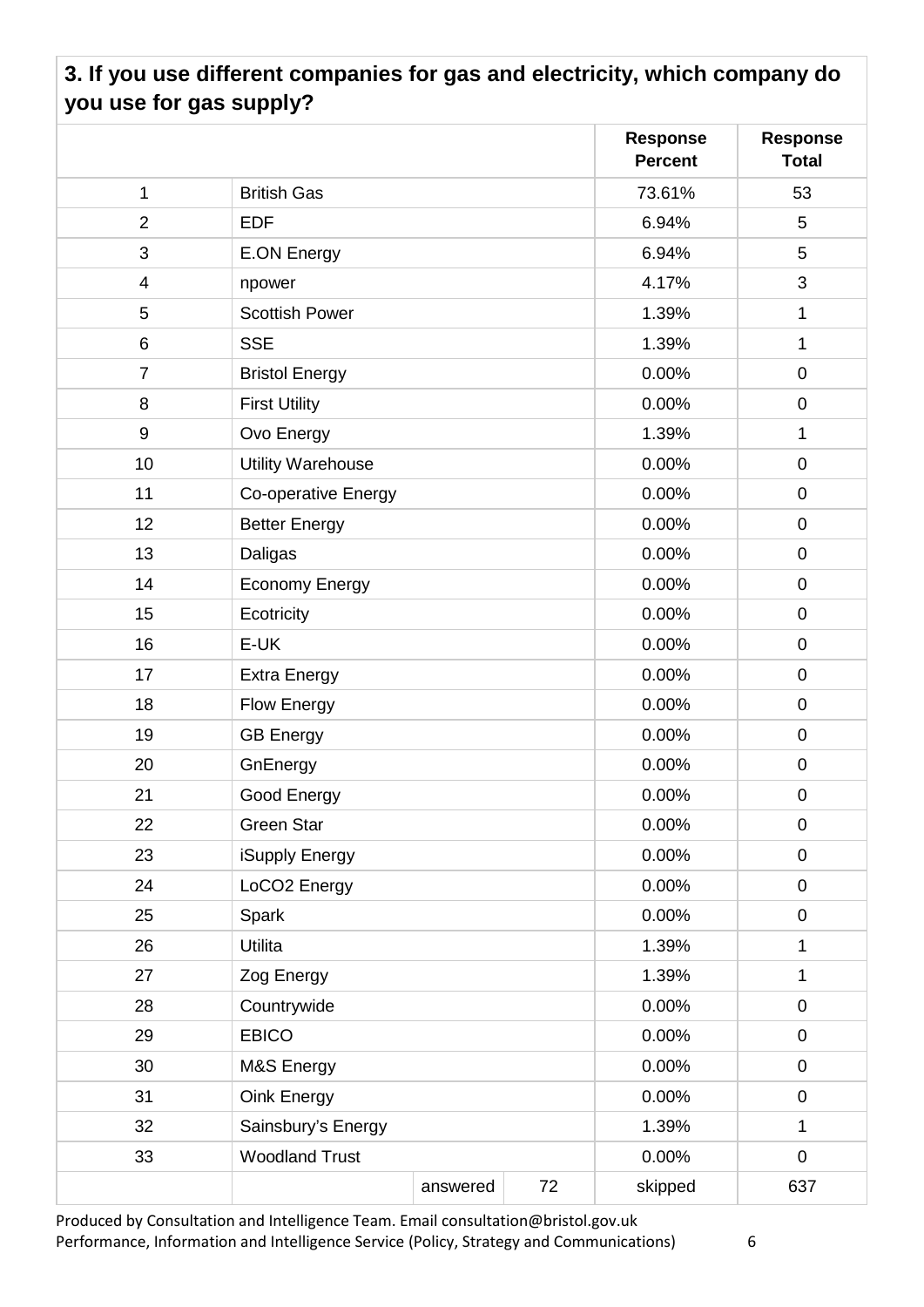#### <span id="page-7-0"></span>**4. If you use different companies for gas and electricity, which company do you use for electricity supply?**

|                  |                          | <b>Response</b><br><b>Percent</b> | <b>Response</b><br><b>Total</b> |
|------------------|--------------------------|-----------------------------------|---------------------------------|
| $\mathbf 1$      | <b>EDF</b>               | 65.17%                            | 58                              |
| $\overline{2}$   | <b>E.ON Energy</b>       | 6.74%                             | 6                               |
| 3                | npower                   | 5.62%                             | 5                               |
| $\overline{4}$   | Ecotricity               | 5.62%                             | 5                               |
| 5                | <b>British Gas</b>       | 3.37%                             | 3                               |
| 6                | <b>SSE</b>               | 2.25%                             | $\overline{2}$                  |
| $\overline{7}$   | <b>First Utility</b>     | 1.12%                             | $\mathbf 1$                     |
| 8                | Co-operative Energy      | 1.12%                             | $\mathbf{1}$                    |
| $\boldsymbol{9}$ | <b>Better Energy</b>     | 1.12%                             | $\mathbf 1$                     |
| 10               | <b>Economy Energy</b>    | 1.12%                             | $\mathbf 1$                     |
| 11               | E-UK                     | 1.12%                             | 1                               |
| 12               | GnEnergy                 | 1.12%                             | $\mathbf{1}$                    |
| 13               | Good Energy              | 1.12%                             | $\mathbf{1}$                    |
| 14               | LoCO <sub>2</sub> Energy | 1.12%                             | $\mathbf 1$                     |
| 15               | Utilita                  | 1.12%                             | 1                               |
| 16               | Sainsbury's Energy       | 1.12%                             | $\mathbf{1}$                    |
| 17               | <b>Scottish Power</b>    | 0.00%                             | $\mathbf 0$                     |
| 18               | <b>Bristol Energy</b>    | 0.00%                             | $\pmb{0}$                       |
| 19               | Ovo Energy               | 0.00%                             | $\pmb{0}$                       |
| 20               | <b>Utility Warehouse</b> | 0.00%                             | $\mathbf 0$                     |
| 21               | Daligas                  | $0.00\%$                          | $\pmb{0}$                       |
| 22               | <b>Extra Energy</b>      | 0.00%                             | $\pmb{0}$                       |
| 23               | Flow Energy              | 0.00%                             | $\pmb{0}$                       |
| 24               | <b>GB Energy</b>         | 0.00%                             | $\mathbf 0$                     |
| 25               | Green Star               | 0.00%                             | $\pmb{0}$                       |
| 26               | iSupply Energy           | 0.00%                             | $\mathbf 0$                     |
| 27               | Spark                    | 0.00%                             | $\mathbf 0$                     |
| 28               | Zog Energy               | 0.00%                             | $\boldsymbol{0}$                |
| 29               | Countrywide              | 0.00%                             | $\mathbf 0$                     |
| 30               | <b>EBICO</b>             | $0.00\%$                          | $\pmb{0}$                       |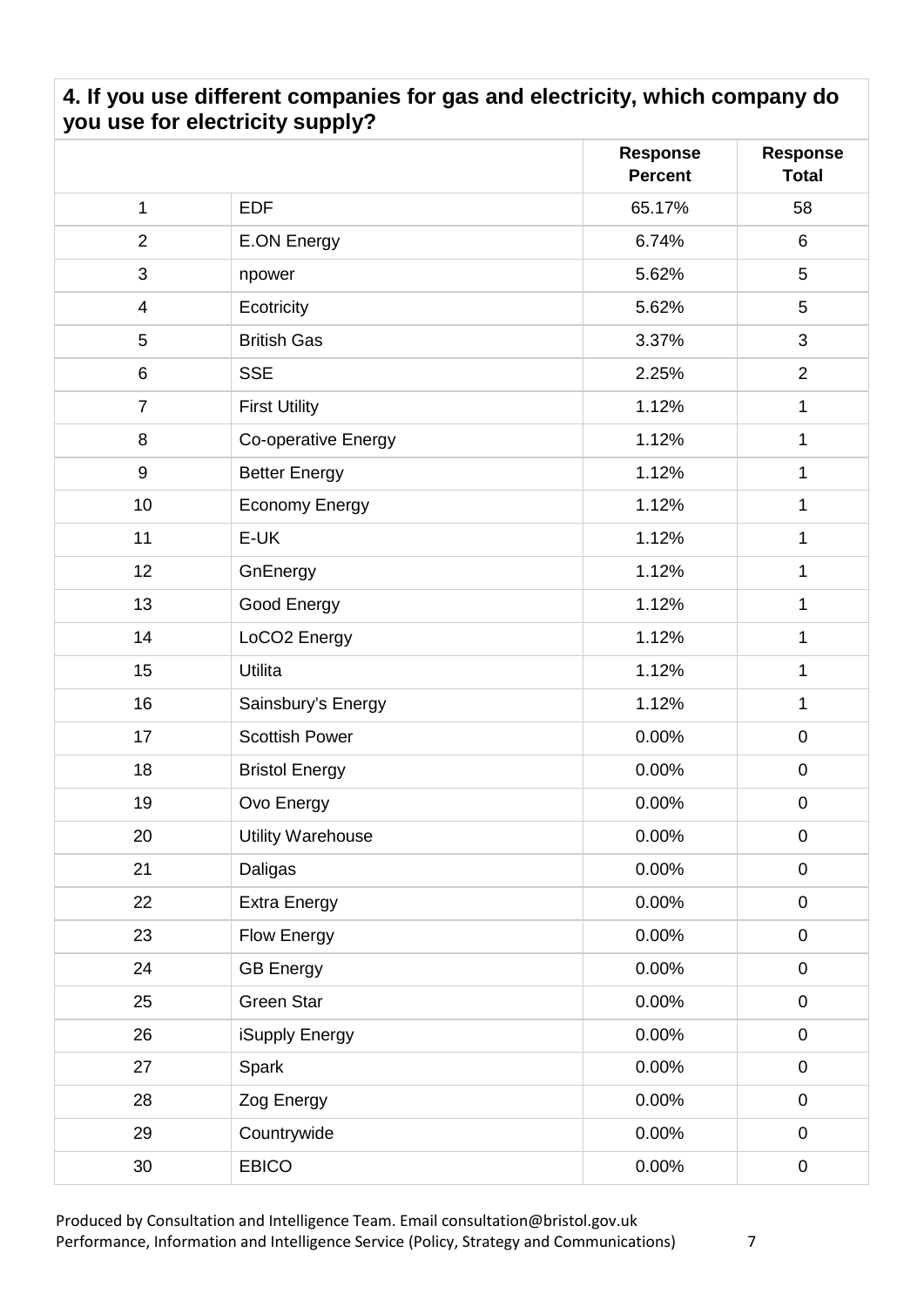#### **4. If you use different companies for gas and electricity, which company do you use for electricity supply?**

|    |                       | <b>Response</b><br><b>Percent</b> | <b>Response</b><br><b>Total</b> |
|----|-----------------------|-----------------------------------|---------------------------------|
| 31 | M&S Energy            | 0.00%                             | 0                               |
| 32 | Oink Energy           | 0.00%                             | 0                               |
| 33 | <b>Woodland Trust</b> | 0.00%                             | 0                               |
|    |                       | answered                          | 89                              |
|    |                       | skipped                           | 620                             |

<span id="page-8-0"></span>

| 5. Did you choose your gas and/or electricity supply because (you can<br>choose more than one): |  |                |                                          |  |  |
|-------------------------------------------------------------------------------------------------|--|----------------|------------------------------------------|--|--|
|                                                                                                 |  | <b>Percent</b> | <b>Response Response</b><br><b>Total</b> |  |  |
| They had cheaper prices                                                                         |  | 27.23%         | 180                                      |  |  |
| Can't remember                                                                                  |  | 14.67%         | 97                                       |  |  |
| My family has always been a customer                                                            |  | 13.62%         | 90                                       |  |  |
| They had a special offer on price                                                               |  | 11.65%         | 77                                       |  |  |
| They were highlighted on a price comparison website                                             |  | 10.59%         | 70                                       |  |  |
| They have good customer service                                                                 |  | 5.90%          | 39                                       |  |  |
| They source all or most of their energy from renewable sources                                  |  | 5.75%          | 38                                       |  |  |
| They have strong values and support a good cause                                                |  | 2.72%          | 18                                       |  |  |
| A friend or family member recommended them                                                      |  | 2.42%          | 16                                       |  |  |
| They provide extra services e.g. boiler cover                                                   |  | 2.42%          | 16                                       |  |  |
| I saw their advertising                                                                         |  | 1.36%          | 9                                        |  |  |
| They are located locally                                                                        |  | 1.36%          | 9                                        |  |  |
| They had a promotional gift attached to switching to them                                       |  | 0.30%          | $\overline{2}$                           |  |  |
|                                                                                                 |  | answered       | 661                                      |  |  |
|                                                                                                 |  | skipped        | 48                                       |  |  |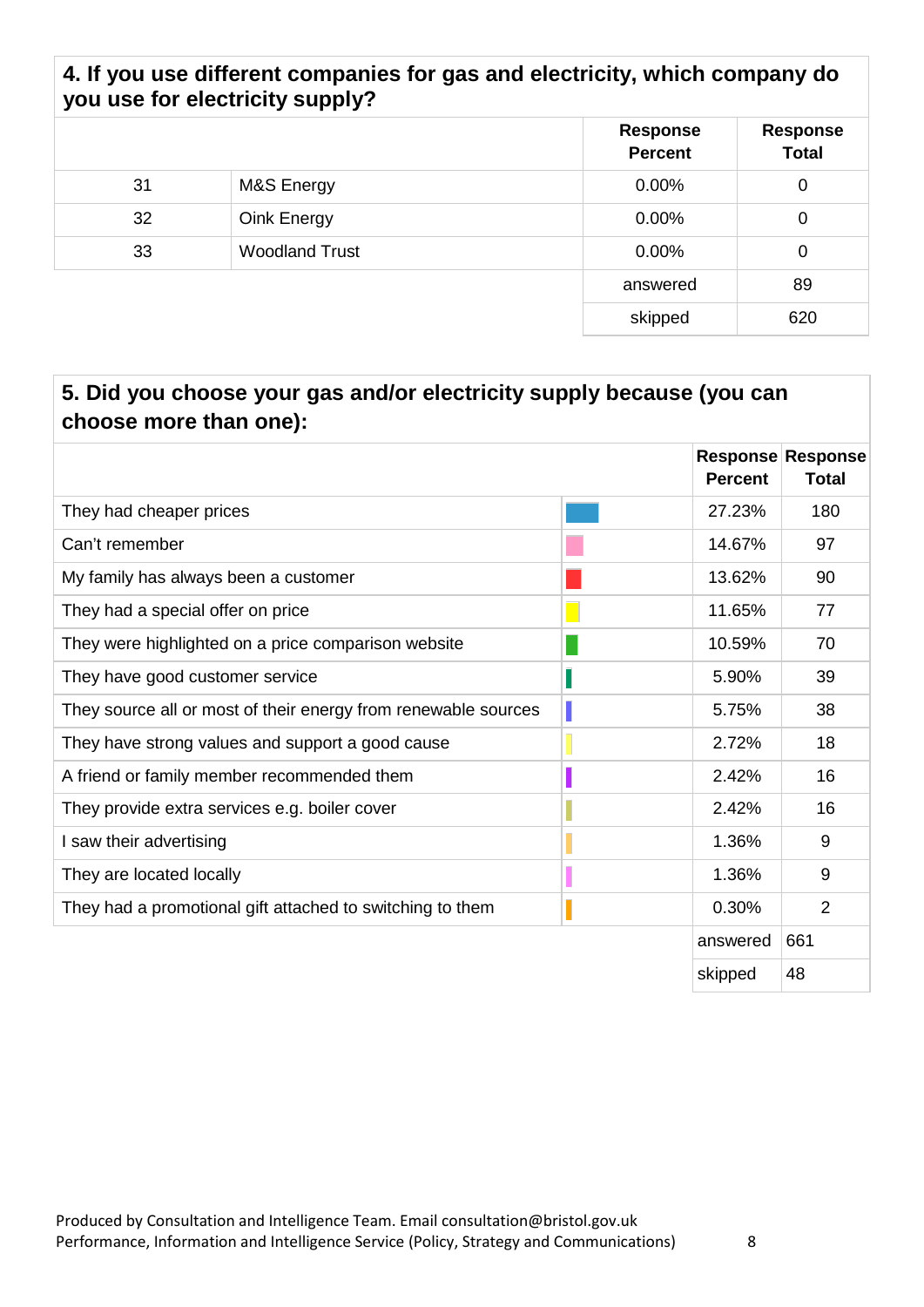<span id="page-9-0"></span>**6. Which of the following statements have or would encourage you to consider switching your energy supply to Bristol Energy (please rank 1-10 in order of preference where 1 is most preferred):** 

| <b>Item</b>                                                                                | <b>Total</b><br>Score <sup>1</sup> | <b>Overall</b><br>Rank |
|--------------------------------------------------------------------------------------------|------------------------------------|------------------------|
| Straightforward, fairly priced tariffs                                                     | 4666                               | 1                      |
| Reinvesting in the community                                                               | 3991                               | $\overline{2}$         |
| Supporting community renewable energy                                                      | 3787                               | 3                      |
| Great customer service for everyone                                                        | 3466                               | $\overline{4}$         |
| A force for social good, tackling fuel poverty                                             | 3221                               | 5                      |
| Championing social equality                                                                | 2957                               | 6                      |
| Creating local jobs                                                                        | 2881                               | $\overline{7}$         |
| Transparent and accountable, with strong governance from Bristol City Council              | 2191                               | 8                      |
| The gas and electricity supplier from Bristol, for the nation                              | 2018                               | 9                      |
| A company that Bristol can be proud of                                                     | 1842                               | 10                     |
| answered<br>Score is a weighted calculation. Items ranked first are valued higher than the |                                    | 564                    |
| following ranks, the score is a sum of all weighted rank counts.                           | skipped                            | 145                    |

#### <span id="page-9-1"></span>**7. Please rank the following products and services that you would be most interested in from Bristol Energy (1-7 where 1 is the most interested):**

| <b>Item</b>                                                                                    | <b>Total</b><br>Score $1$ | <b>Overall</b><br>Rank |
|------------------------------------------------------------------------------------------------|---------------------------|------------------------|
| 100% renewable energy                                                                          | 3028                      | 1                      |
| Special prices to help people in fuel poverty                                                  | 2551                      | 2                      |
| Community funds that are invested in local community projects                                  | 2381                      | 3                      |
| Smart Pay-as-you-go                                                                            | 2129                      | $\overline{4}$         |
| Energy efficiency advice and services for your home or business                                | 2024                      | 5                      |
| City Centre walk in shop for face to face customer service and help                            | 1803                      | 6                      |
| Travelling advice service that came to your local community                                    | 1260                      | $\overline{7}$         |
| answered<br>$1$ Score is a weighted calculation. Items ranked first are valued higher than the |                           | 542                    |
| following ranks, the score is a sum of all weighted rank counts.                               | skipped                   | 167                    |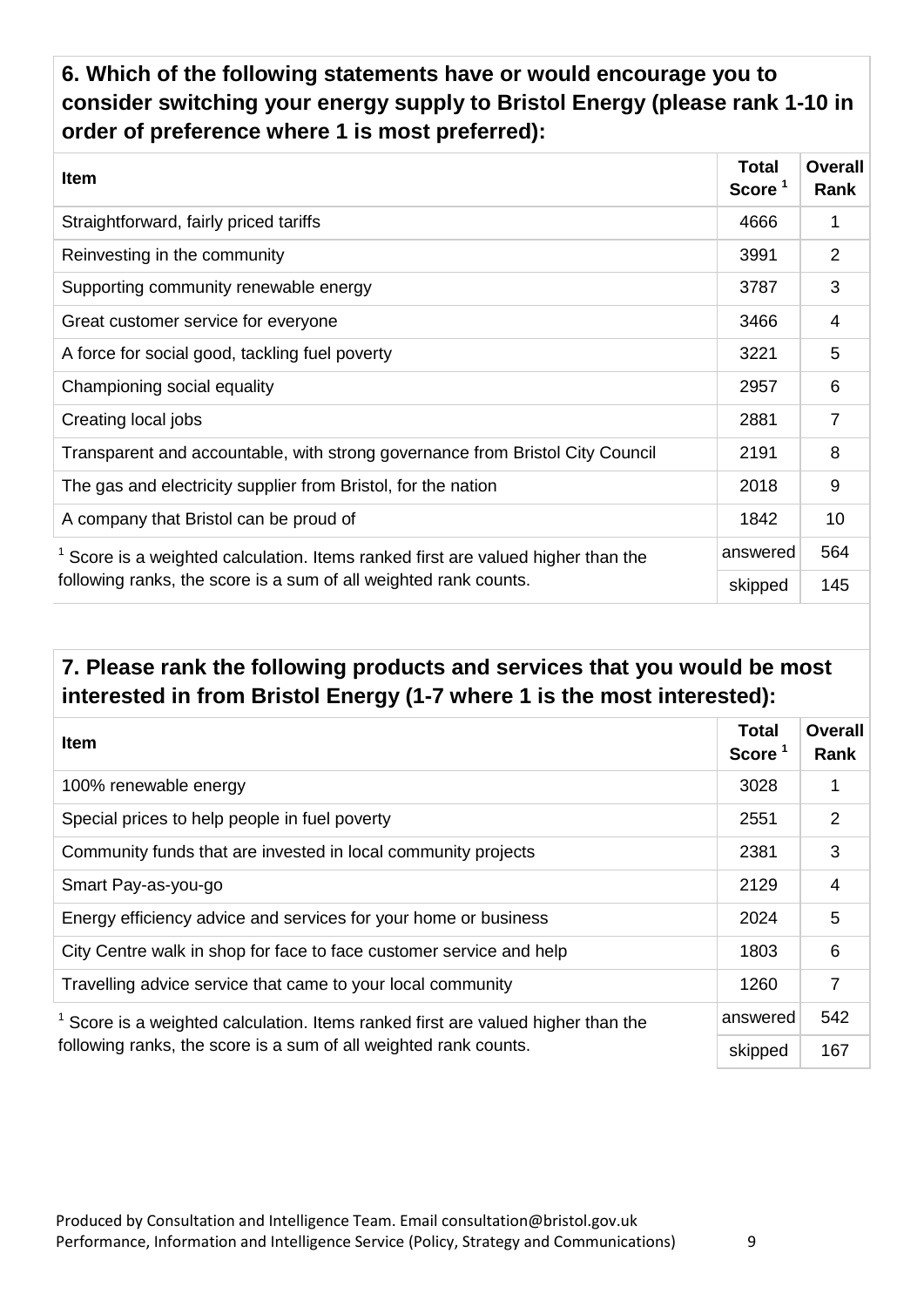#### <span id="page-10-0"></span>**8. Please rank which would be the most likely factors to stop you from switching to Bristol Energy (1-6 where 1 is the most likely):**

| <b>Item</b>                                                                                                                                                        | <b>Total</b><br>Score $1$ | <b>Overall</b><br>Rank |
|--------------------------------------------------------------------------------------------------------------------------------------------------------------------|---------------------------|------------------------|
| Not saving you money on your bills                                                                                                                                 | 2835                      |                        |
| Uncertainty on how the profits will benefit local services                                                                                                         | 2433                      | 2                      |
| Lack of reputation as a new company                                                                                                                                | 2321                      | 3                      |
| No tariff with 100% renewable energy                                                                                                                               | 2089                      | 4                      |
| <b>Association with Bristol City Council</b>                                                                                                                       | 1814                      | 5                      |
| Your loyalty to your existing supplier                                                                                                                             | 1668                      | 6                      |
| Tied in with my current supplier                                                                                                                                   | 1652                      | 7                      |
| answered<br>$1$ Score is a weighted calculation. Items ranked first are valued higher than the<br>following ranks, the score is a sum of all weighted rank counts. |                           | 529                    |
|                                                                                                                                                                    |                           | 180                    |

<span id="page-10-1"></span>**9. Thinking about the last couple of months, in which, if any, of the following places have you seen/heard any advertising and/or promotions for Bristol Energy? (Please select all that apply. If you have not seen ANY advertising and/or promotions for Bristol Energy in the past month, please select the 'Not applicable' option)**

|                                                                                                                    | <b>Percent</b> | <b>Response Response</b><br><b>Total</b> |
|--------------------------------------------------------------------------------------------------------------------|----------------|------------------------------------------|
| Not applicable - I have not seen any adverts and/ or promotions for<br>Bristol Energy in the last couple of months | 71.99%         | 460                                      |
| Leaflets through your door                                                                                         | 12.83%         | 82                                       |
| Local newspapers (e.g. Evening Post, Bristol Voice, The Pigeon etc.)                                               | 9.08%          | 58                                       |
| Local radio (e.g. SAM FM)                                                                                          | 4.69%          | 30                                       |
| Posters at Temple Meads Station                                                                                    | 3.29%          | 21                                       |
| Video on the Big Screen in Millennium Square, Bristol                                                              | 2.50%          | 16                                       |
| Facebook advert                                                                                                    | 1.88%          | 12                                       |
| Google search                                                                                                      | 1.56%          | 10                                       |
| Twitter                                                                                                            | 1.25%          | 8                                        |
| Light ball display around Bristol (i.e. Queens Square, College Green,<br>Picton Street Montpelier)                 | 1.25%          | 8                                        |
| Visited the Bristol Energy Hub on the harbour side                                                                 | 0.94%          | 6                                        |
| Video online                                                                                                       | 0.47%          | 3                                        |
| Other (please specify):                                                                                            | 5.01%          | 32                                       |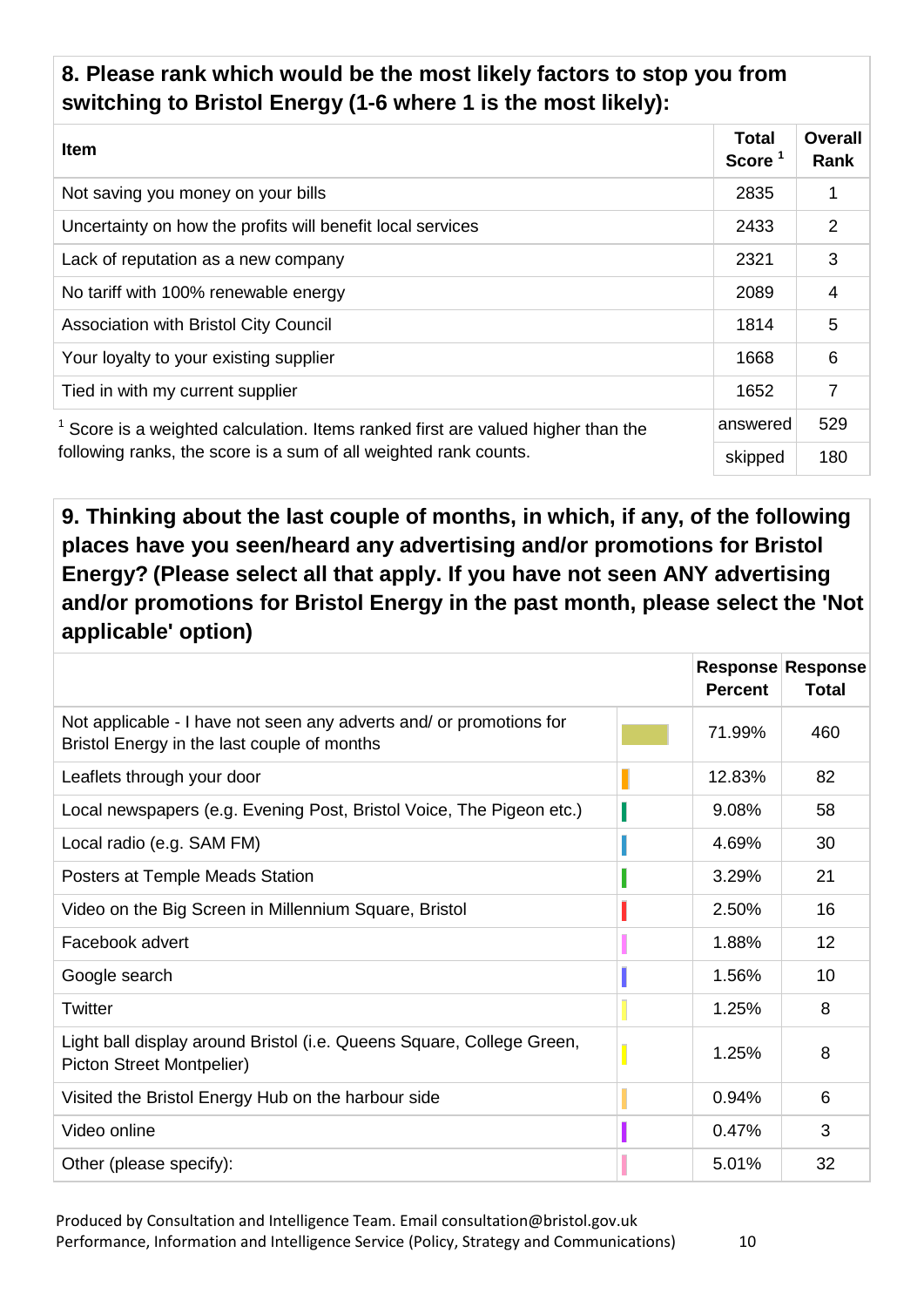|                              |                                                                                                                                         | answered | 639 |
|------------------------------|-----------------------------------------------------------------------------------------------------------------------------------------|----------|-----|
|                              |                                                                                                                                         | skipped  | 70  |
| Other (please specify): (32) |                                                                                                                                         |          |     |
| 1                            | Cannot remember                                                                                                                         |          |     |
| $\overline{2}$               | banner at temple Street                                                                                                                 |          |     |
| 3                            | Can't remember                                                                                                                          |          |     |
| 4                            | Work place                                                                                                                              |          |     |
| 5                            | Emails                                                                                                                                  |          |     |
| 6                            | Price comparison / switching supplier websites                                                                                          |          |     |
| 7                            | <b>Totally unaware of Bristol Energy</b>                                                                                                |          |     |
| 8                            | know people involved                                                                                                                    |          |     |
| 9                            | Posters locally                                                                                                                         |          |     |
| 10 <sup>1</sup>              | facebook reposts                                                                                                                        |          |     |
| 11                           | Tv                                                                                                                                      |          |     |
| 12 <sup>2</sup>              | Advert on Made in Bristol                                                                                                               |          |     |
|                              | 13 BBC WEBSITE                                                                                                                          |          |     |
| 14                           | Not sure -think I have seen/heard about them                                                                                            |          |     |
| 15 <sub>15</sub>             | none                                                                                                                                    |          |     |
| 16                           | Nothing at all?                                                                                                                         |          |     |
| 17                           | not seen any                                                                                                                            |          |     |
| 18                           | national newspapers                                                                                                                     |          |     |
| 19                           | nowhere                                                                                                                                 |          |     |
| 20                           | leaflet at Tobacco Factory                                                                                                              |          |     |
| 21                           | totally unaware of Bristol Energy!                                                                                                      |          |     |
| 22                           | I have been away quite a lot                                                                                                            |          |     |
| 23                           | Web. Money saving expert/energy club                                                                                                    |          |     |
| 24                           | seen none                                                                                                                               |          |     |
| 25                           | Walked past the Energy Hub on the Harbourside - looked in the window, but did not go in as it<br>wasn't welcoming or clear what it was. |          |     |
| 26                           | Have heard the name but can't remember where.                                                                                           |          |     |
| 27 <sup>1</sup>              | heard nothing of Bristol Energy                                                                                                         |          |     |
| 28                           | Neighbourhood Partnership                                                                                                               |          |     |
| 29                           | George Ferguson election                                                                                                                |          |     |
| 30                           | I can't remember                                                                                                                        |          |     |
| 31                           | been away from Bristol                                                                                                                  |          |     |
| 32                           | Despite currently looking to switch!                                                                                                    |          |     |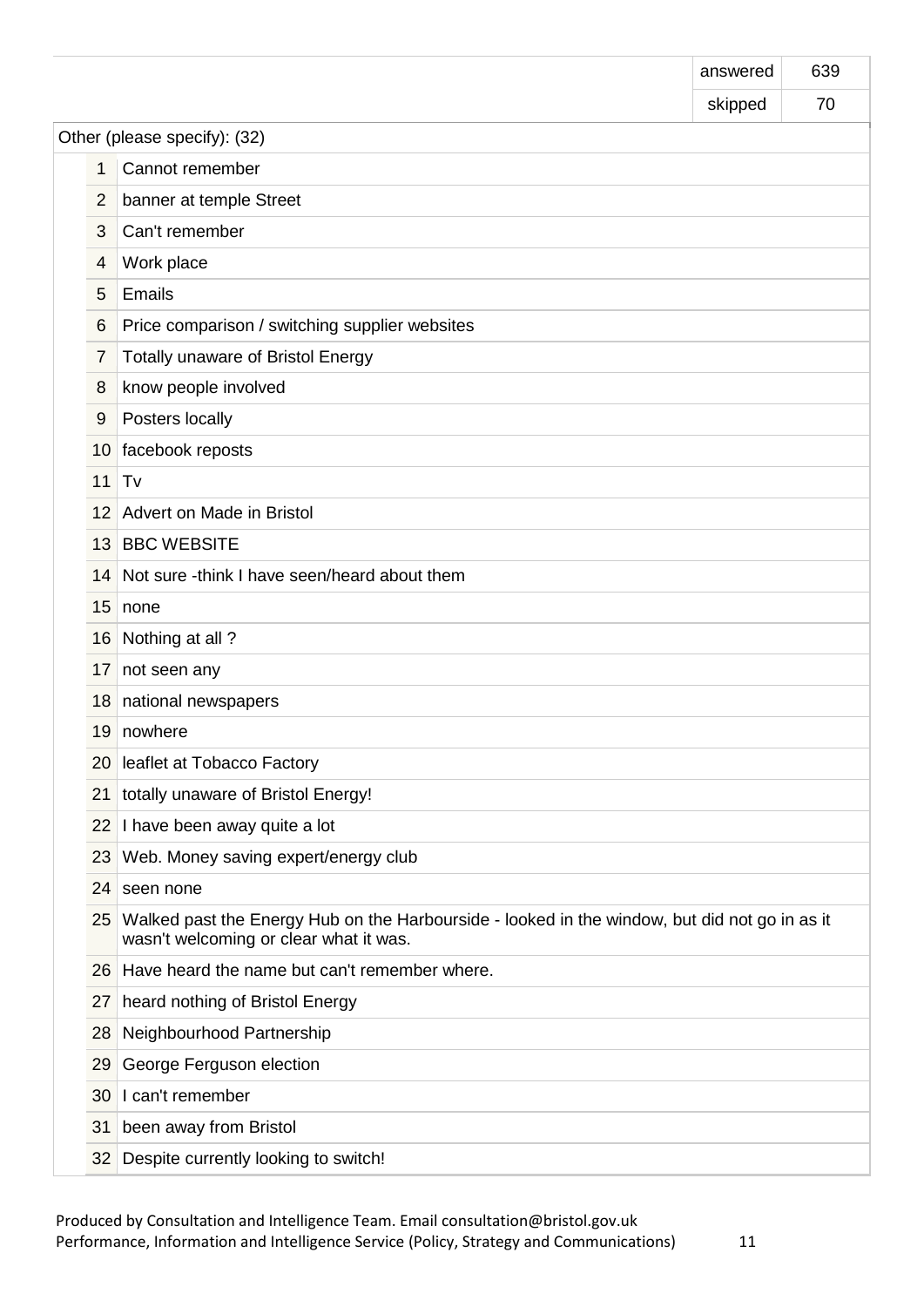#### <span id="page-12-0"></span>**Demographics of respondents**